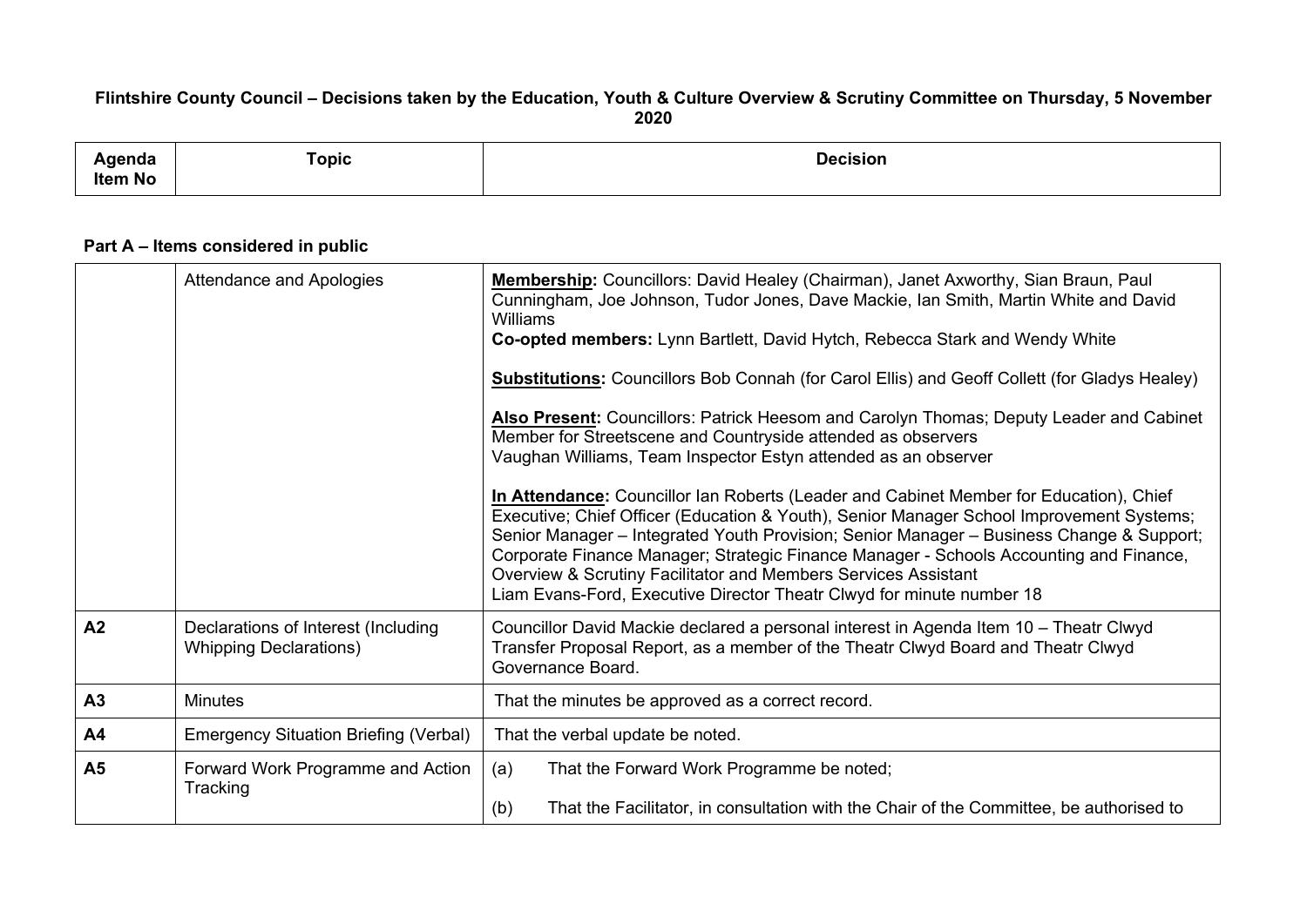## Flintshire County Council - Decisions taken by the Education, Youth & Culture Overview & Scrutiny Committee on Thursday, 5 November **2020**

| anua<br>Item No | opic" | Nacision |
|-----------------|-------|----------|
|                 |       |          |

|                |                                                                          | vary the Forward Work Programme between meetings, as the need arises; and                                                                                                                                                          |
|----------------|--------------------------------------------------------------------------|------------------------------------------------------------------------------------------------------------------------------------------------------------------------------------------------------------------------------------|
|                |                                                                          | That the progress made in completing the outstanding actions be noted.<br>(c)                                                                                                                                                      |
| A6             | Budget 2021/22 - Stage 1                                                 | (a)<br>That the Committee support the overall budget strategy;                                                                                                                                                                     |
|                |                                                                          | (b)<br>That the Committee re-affirm the Council's position on local taxation policy;                                                                                                                                               |
|                |                                                                          | That the Committee support the Council's expectations of Governments, as outlined<br>(c)<br>within the presentation provided; and                                                                                                  |
|                |                                                                          | That no further cost efficiency areas be proposed by the Committee to be explored<br>(d)<br>further.                                                                                                                               |
| <b>A7</b>      | <b>School Reserve Balances Year</b><br>Ending 31 March 2020 and Protocol | That the schools reserve balances as at the 31 March, 2020, be noted;<br>(a)                                                                                                                                                       |
|                | for Schools In Financial Difficulty                                      | (b)<br>That the changes to the Protocol for Schools in Financial Difficulty be noted; and                                                                                                                                          |
|                |                                                                          | Should the Council receive additional funding as part of the Local Government<br>(c)<br>settlement, over and above the minimum requirement, the Committee support in-year<br>revenue being provided to support schools in deficit. |
| A <sub>8</sub> | <b>Recovery Strategy Update</b>                                          | That the updated Risk Register and Risk Mitigation Actions, as outlined within the report, be<br>noted.                                                                                                                            |
| A <sub>9</sub> | <b>Youth Services</b>                                                    | That the Flintshire Integrated Youth Provision (FIYP) consultation on developing the FIYP Plan<br>2021-2024, as outlined within the report, be approved.                                                                           |
| A10            | Theatr Clwyd Transfer Proposal<br>Report                                 | That the Committee is assured by the progress to transfer Theatr Clwyd and the Music<br>(a)<br>Service to a new charitable body on 31 March;                                                                                       |